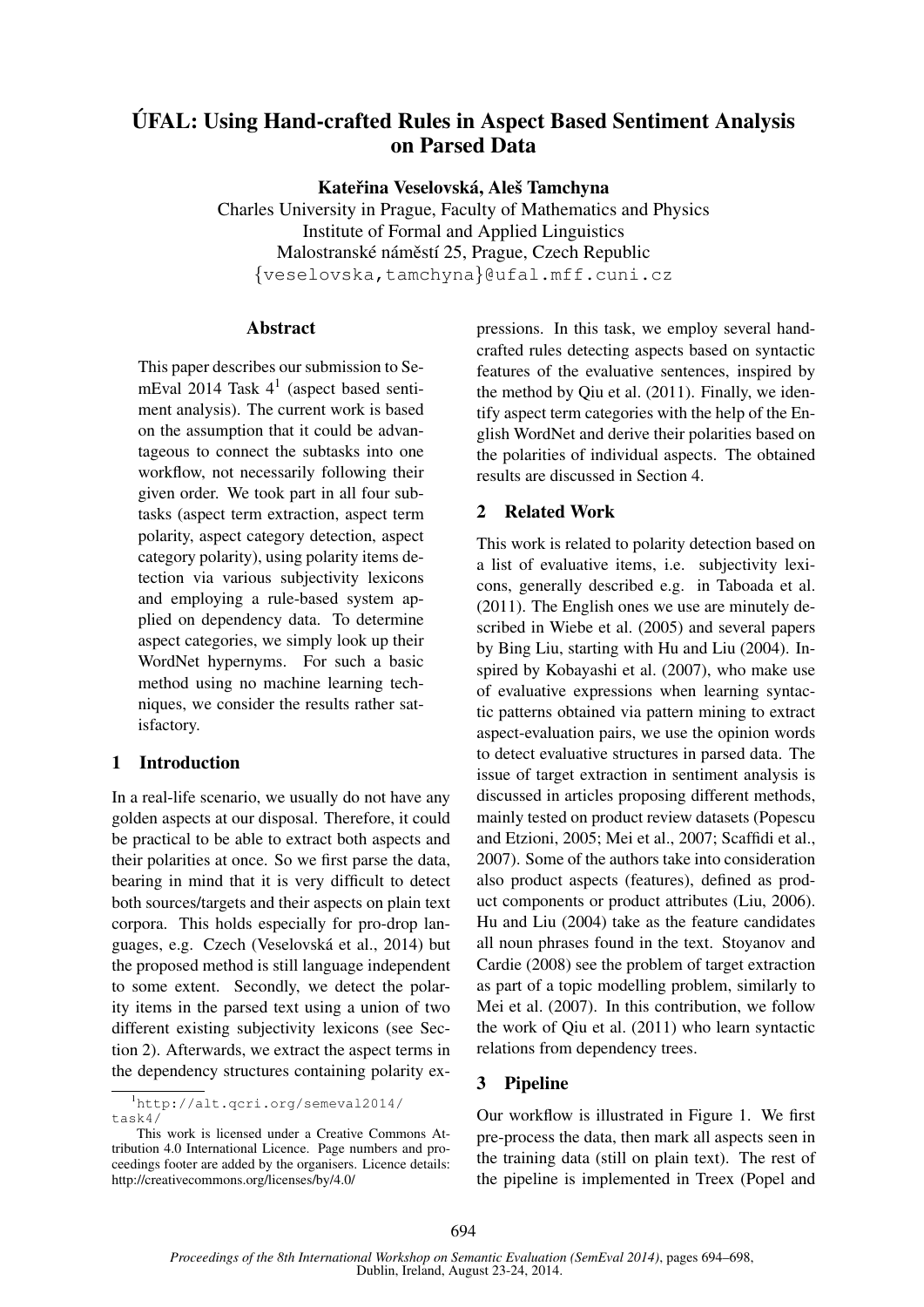|                 | Pattern                  |                       | Example sentence               |
|-----------------|--------------------------|-----------------------|--------------------------------|
| $Subj_{aspect}$ | $Pred_{copula}$          | PAdj                  | The food was great.            |
| $Subj_{aspect}$ | $Pred_{copula}$          | PNoun                 | The coconut juice is the MUST! |
| $Subj_{aspect}$ | Pred Adv <sub>eval</sub> |                       | The pizza tastes so good.      |
| $Attr_{eval}$   | $Noun_{aspect}$          |                       | Nice value.                    |
| $Subj_{aspect}$ | $Pred_{eval}$            |                       | Their wine sucks.              |
| $Subj_{source}$ | $Pred_{eval}$            | $\text{Obj}_{aspect}$ | I liked the beer selection.    |





Figure 1: Overall schema of our approach.

 $\check{Z}$ abokrtský, 2010) and consists of linguistic analysis (tagging, dependency parsing), identification of evaluative words, and application of syntactic rules to find the evaluated aspects. Finally, for restaurants, we also identify aspect categories and their polarity.

# 3.1 Data

We used the training and trial data provided by the organizers. During system development, we used the trial section as a held-out set. In the final submission, both datasets are utilized in training.

### 3.2 Pre-processing

The main phase of pre-processing (apart from parsing the input files and other simple tasks) is running a spell-checker. As data for this task comes from real-world reviews, it contains various typos and other small errors. We therefore implemented a statistical spell-checker which works in two stages:

- 1. Run Aspell<sup>2</sup> to detect typos and obtain suggestions for them.
- 2. Select the appropriate suggestions using a language model (LM).

We trained a trigram LM from the English side of CzEng 1.0 (Bojar et al., 2012) using SRILM (Stolcke, 2002). We binarized the LM and use the Lazy decoder (Heafield et al., 2013) for selecting the suggestions that best fit the current context. Our script is freely available for download.<sup>3</sup>

We created a list of exceptions (domain-specific words, such as "netbook", are unknown to Aspell's dictionary) which should not be corrected and also skip named entities in spell-checking.

# 3.3 Marking Known Aspects

Before any linguistic processing, we mark all words (and multiword expressions) which are marked as aspects in the training data. For our final submission, the list also includes aspects from the provided development sets.

### 3.4 Morphological Analysis and Parsing

Further, we lemmatize the data and parse it using Treex (Popel and Žabokrtský, 2010), a modular framework for natural language processing (NLP). Treex is focused primarily on dependency syntax and includes blocks (wrappers) for taggers, parsers and other NLP tools. Within Treex, we used the Morče tagger (Hajič et al., 2007) and the MST dependency parser (McDonald et al., 2005).

# 3.5 Finding Evaluative Words

In the obtained dependency data, we detect polarity items using MPQA subjectivity lexicon (Wiebe et al., 2005) and Bing Liu's subjectivity clues.<sup>4</sup>

```
2http://aspell.net/
  3https://redmine.ms.mff.cuni.cz/
projects/staspell
  4http://www.cs.uic.edu/˜liub/FBS/
```

```
sentiment-analysis.html#lexicon
```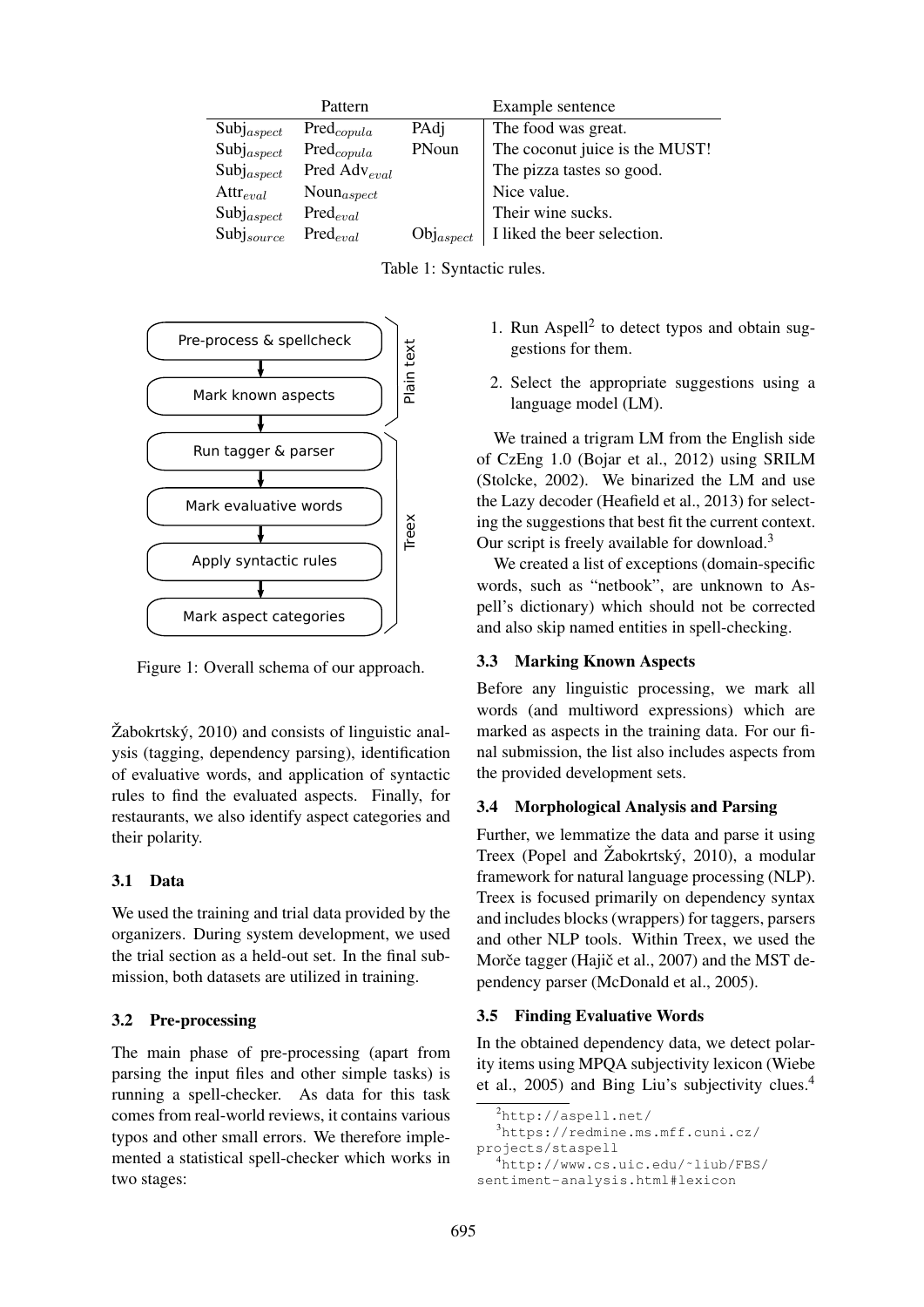|      | Task 1: aspect extraction |      |                       |          | Task 2: aspect polarity $\vert$ Task 3: category detection $\vert$ Task 4: category polarity |        |           |          |
|------|---------------------------|------|-----------------------|----------|----------------------------------------------------------------------------------------------|--------|-----------|----------|
|      |                           |      | prec recall F-measure | accuracy | prec                                                                                         | recall | F-measure | accuracy |
| UFAL | 0.50                      | 0.72 | 0.59                  | 0.67     | 0.57                                                                                         | 0.74   | 0.65      | 0.63     |
| best | 0.91                      | 0.82 | 0.84                  | 0.81     | 0.91                                                                                         | 0.86   | 0.88      | 0.83     |

Table 2: Results of our system on the Restaurants dataset as evaluated by the task organizers.

|             | Task 1: aspect extraction   Task 2: aspect polarity |      |                  |          |
|-------------|-----------------------------------------------------|------|------------------|----------|
|             | prec                                                |      | recall F-measure | accuracy |
| <b>UFAL</b> | 0.39                                                | 0.66 | 0.49             | 0.57     |
| best        | 0.85                                                | 0.67 | 0.75             | 0.70     |

Table 3: Results of our system on the Laptops dataset as evaluated by the task organizers.

We lemmatize both lexicons and look first for matching surface forms, then for matching lemmas. (English lemmas as output by Morce are sometimes too coarse, eliminating e.g. negation – we can mostly avoid their matching by looking at surface forms first.)

#### 3.6 Syntactic Rules

Further, we created six basic rules for finding aspects in sentences containing evaluative items from the lexicons, e.g. *"If you find an adjective which is a part of a verbonominal predicate, the subject of its governing verb should be an aspect."*, see Table 1. Situational functions are marked with subscript, PAdj and PNoun stand for adjectival and nominal predicative expressions.

Moreover, we applied three more rules concerning coordinations. We suppose that if we find an aspect, every member of a given coordination must be an aspect too.

*The excellent mussels, puff pastry, goat cheese and salad.*

Concerning but-clauses, we expect that if there is no other aspect in the second part of the sentence, we assign the conflict value to the identified aspect.

#### *The food was pretty good, but a little flavorless.*

If there are two aspects identified in the but-coordination, they should be marked with opposite polarity.

#### *The place is cramped, but the food is fantastic!*

#### 3.7 Aspect Categories

We collect a list of aspects from the training data and find all their hypernyms in WordNet (Fellbaum, 1998). We hand-craft a list of typical hypernyms for each category (such as "cooking" or "consumption" for the category "food"). Moreover, we look at the most frequent aspects in the training data and add as exceptions those for which our list would fail.

We rely on the output of aspect identification for this subtask. For each aspect marked in the sentence, we look up all its hypernyms in Word-Net and compare them to our list. When we find a known hypernym, we assign its category to the aspect. Otherwise, we put the aspect in the "anecdotes/miscellaneous" category. For category polarity assignment, we combine the polarities of all aspects in that category in the following way:

- all positive  $\rightarrow$  positive
- all negative  $\rightarrow$  negative
- all neutral  $\rightarrow$  neutral
- otherwise  $\rightarrow$  conflict

### 4 Results and Discussion

Table 2 and Table 3 summarize the results of our submission. We do not achieve the best performance in any particular task, our system overall ranked in the middle.

We tend to do better in terms of recall than precision. This effect is mainly caused by our decision to also automatically mark all aspects seen in the training data.

#### 4.1 Effect of the Spell-checker

We evaluated the performance of our system with and without the spell-checker. Overall, the impact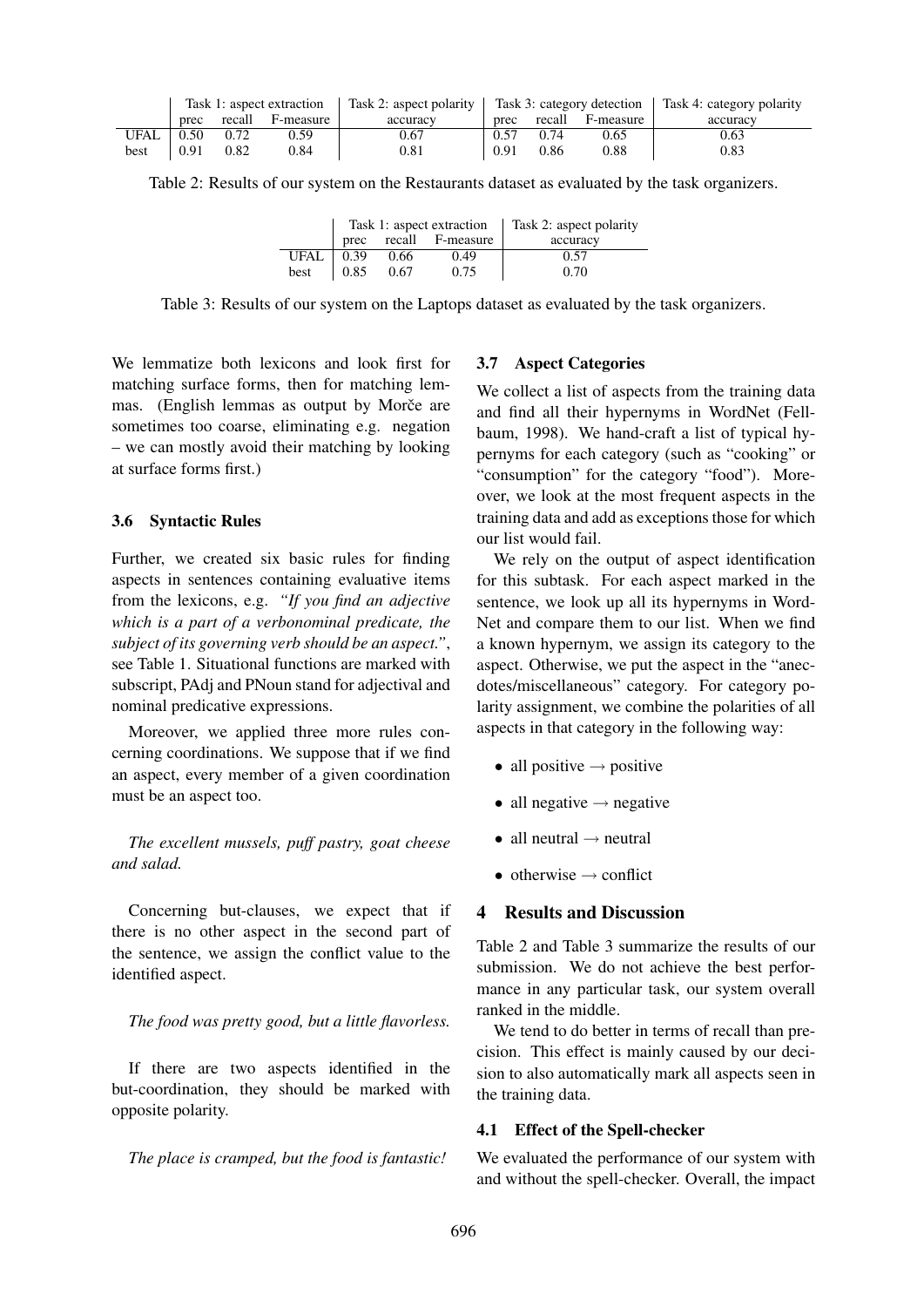is very small (f-measure stays within 2-decimal rounding error). In some cases its corrections are useful ("convienent"  $\rightarrow$  "convenient parking"), sometimes its limited vocabulary harms our system ("fettucino alfredo" → "fitting Alfred"). This issue could be mitigated by providing a custom lexicon to Aspell.

#### 4.2 Sources of Errors

As we always extract aspects that were observed in the training data, our system often marks them in non-evaluative contexts, leading to a considerable number of false positives. However, using this approach improves our f-measure score due to the limited recall of the syntactic rules.

The usefulness of our rules is mainly limited by the (i) sentiment lexicons and (ii) parsing errors.

(i) Since we used the lexicons directly without domain adaptation, many domain-specific terms are missed ("flavorless", "crowded") and some are matched incorrectly.

(ii) Parsing errors often confuse the rules and negatively impact both recall and precision. Often, they prevented the system from taking negation into account, so some of the negated polarity items were assigned incorrectly.

The "conflict" polarity value was rarely correct – all aspects and their polarity values need to be correctly discovered to assign this value. However, this type of polarity is infrequent in the data, so the overall impact is small.

Having participated in all four tasks, our system can be readily deployed as a complete solution which covers the whole process from plain text to aspects and aspect categories annotated with polarity. Considering the number of tasks covered and the fact that our system is entirely rule-based, the achieved results seem satisfactory.

### 5 Conclusion and Future Work

In our work, we developed a purely rule-based system for aspect based sentiment analysis which can both detect aspect terms (and categories) and assign polarity values to them. We have shown that even such a simple approach can achieve relatively good results.

In the future, our main plan is to involve machine learning in our system. We expect that outputs of our rules can serve as useful indicator features for a discriminative learning model, along with standard features such as bag-of-words (lemmas) or  $n$ -grams.

#### 6 Acknowledgements

The research described herein has been supported by the by SVV project number 260 140 and by the LINDAT/CLARIN project funded by the Ministry of Education, Youth and Sports of the Czech Republic, project No. LM2010013.

This work has been using language resources developed and/or stored and/or distributed by the LINDAT/CLARIN project of the Ministry of Education, Youth and Sports of the Czech Republic (project LM2010013).

#### **References**

- Ondřej Bojar, Zdeněk Žabokrtský, Ondřej Dušek, Petra Galuščáková, Martin Majliš, David Mareček, Jiří Maršík, Michal Novák, Martin Popel, and Aleš Tamchyna. 2012. The Joy of Parallelism with CzEng 1.0. In *Proc. of LREC*, pages 3921–3928. ELRA.
- Christiane Fellbaum. 1998. *WordNet: An Electronic Lexical Database*. Bradford Books.
- Jan Hajič, Jan Votrubec, Pavel Krbec, Pavel Květoň, et al. 2007. The best of two worlds: Cooperation of statistical and rule-based taggers for czech. In *Proceedings of the Workshop on Balto-Slavonic Natural Language Processing: Information Extraction and Enabling Technologies*, pages 67–74.
- Kenneth Heafield, Philipp Koehn, and Alon Lavie. 2013. Grouping language model boundary words to speed k-best extraction from hypergraphs. In *Proceedings of the 2013 Conference of the North American Chapter of the Association for Computational Linguistics: Human Language Technologies*, pages 958–968, Atlanta, Georgia, USA, June.
- Minqing Hu and Bing Liu. 2004. Mining and summarizing customer reviews. In *Proceedings of the Tenth ACM SIGKDD International Conference on Knowledge Discovery and Data Mining*, KDD '04, pages 168–177, New York, NY, USA. ACM.
- Nozomi Kobayashi, Kentaro Inui, and Yuji Matsumoto. 2007. Extracting aspect-evaluation and aspect-of relations in opinion mining. In *Proceedings of the 2007 Joint Conference on Empirical Methods in Natural Language Processing and Computational Natural Language Learning (EMNLP-CoNLL)*.
- Bing Liu. 2006. *Web Data Mining: Exploring Hyperlinks, Contents, and Usage Data (Data-Centric Systems and Applications)*. Springer-Verlag New York, Inc., Secaucus, NJ, USA.